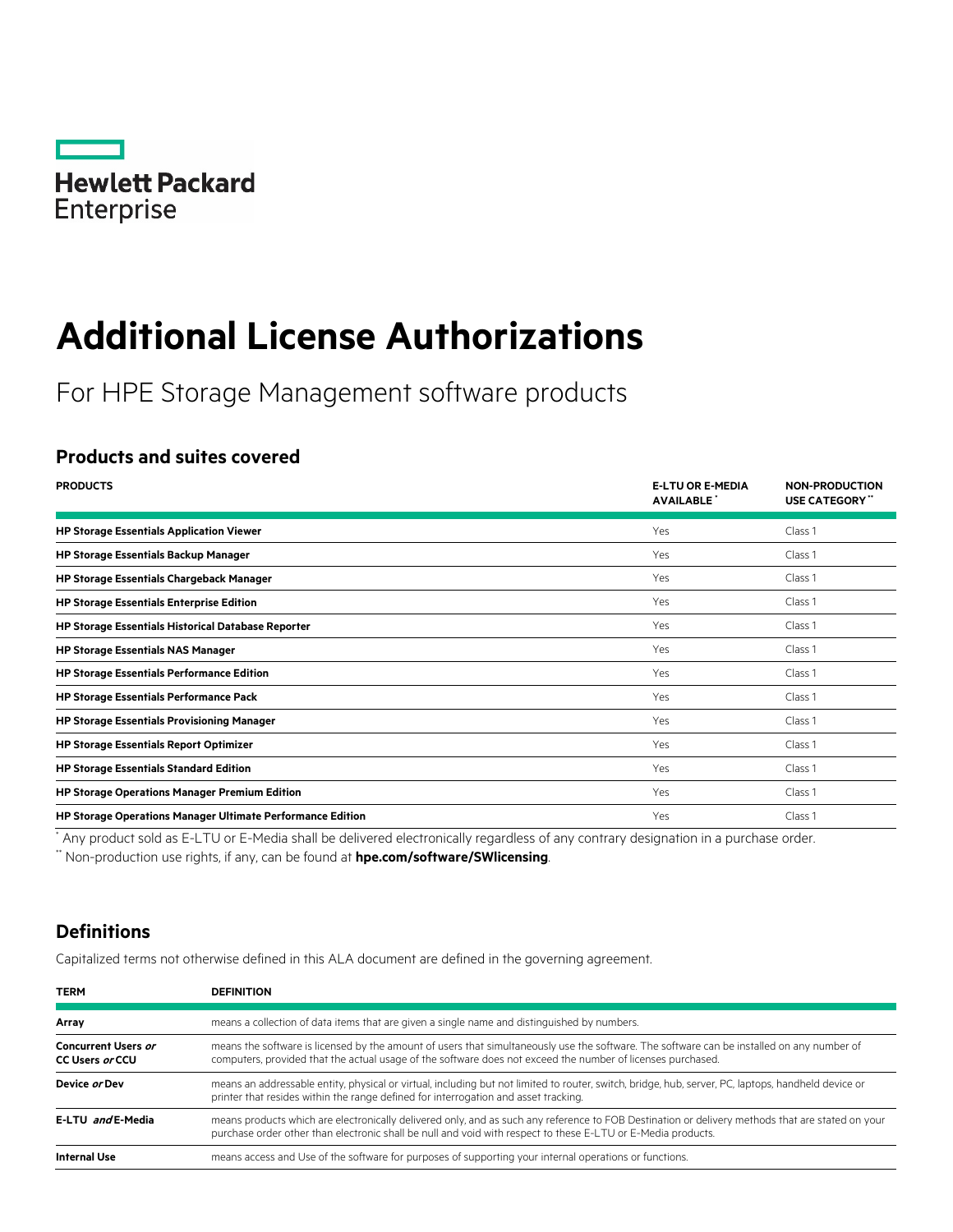| <b>TERM</b>                               | <b>DEFINITION</b>                                                                                                                                                                                                            |
|-------------------------------------------|------------------------------------------------------------------------------------------------------------------------------------------------------------------------------------------------------------------------------|
| <b>LTU</b>                                | means License To Use.                                                                                                                                                                                                        |
| <b>MAL</b>                                | means a managed application license specific to a software application such as used for Microsoft® Exchange Server Viewer and Database Viewer<br>(Oracle database, Sybase and Microsoft SQL).                                |
| <b>MAP</b>                                | means a managed access port.                                                                                                                                                                                                 |
| ТB                                        | means terabytes which designates the amount of physical capacity that can be managed.                                                                                                                                        |
| Term License to Use or<br><b>Term LTU</b> | means a software license to use (LTU) which indicates in its license description that the license is valid for a specific period of time such as One<br>Month 1M), One Year (1Y) etc. Term LTU's are not perpetual licenses. |
| <b>Term Support</b>                       | means a fixed period support offering that is only valid during the time period of the associated Term LTU.                                                                                                                  |
| <b>Use</b>                                | means to install, store, load, execute and display one copy of the software.                                                                                                                                                 |

## **Software specific license terms**

Software products with software specific license terms are described below. Software products covered by this ALA document (as listed above) and not covered in this section do not have software specific license terms.

#### **HP Storage Essentials Backup Manager**

HP Storage Essentials Backup Manager TB licensing is based on the maximum number of TBs backed up in a 1-day period including partial, incremental, and full backups for Veritas NetBackup or HP Data Protector. HP Storage Essentials Backup Manager MAL licensing is based on a single MAL per Server. A Server is deemed to manage up to 50TB of storage backed up daily. Example: a customer backs up 40 TB daily, would need 1 MAL license, a customer who performs a 40 TB incremental or differential backup daily, but a 70 TB full back up on the weekends would be required to be licensed for 2 MAL's.

## **HP Storage Essentials Chargeback Manager, HP Storage Essentials Enterprise Edition, HP Storage Essentials Provisioning Manager, HP Storage Operations Manager Premium Edition, HP Storage Operations Manager Ultimate Performance Edition**

These products are licensed by MAP. The following details how to determine the number of MAP licenses required.

#### **Interconnect devices:**

• For a fully populated switch (i.e., all blades are installed and all ports in all blades have GBIC/SFPs installed), all ports are counted towards MAPs total. If no interconnect devices add up the number of GBIC/SFPs installed in the FC switch and that is the MAPs total.

#### **Hosts and Infrastructure:**

- A non-Storage Area Network (SAN) attached server (no HBA) that has the agent installed/discovered will count as 1 MAP.
- A SAN attached server that has the agent installed/discovered will count each FC port as a MAP (a dual ported HBA will count as 2 MAPs).
- A fibre channel switch with 64 Fibre channel active ports counts as 64 MAPs.
- IDE or SCSI ports are not counted in MAP calculations unless they are used to connect to fabric switches or storage systems.
- A Windows server with no CIM Extension installed, but that has been discovered via WMI will count as 1 MAP.
- For NPIV only the physical ports are counted. For example, a customer has 10 HP BladeSystem c-Class blades with one HBA each dual ported and connected to a Brocade NPIV port will count as 12 MAPs (10+(2\*1)).
- In the hosted virtual environment, ESX server HBA ports are counted as MAPs. For example, 5 ESX servers with 2 dual ported HBAs counts as 10 MAPs (5\*2=10).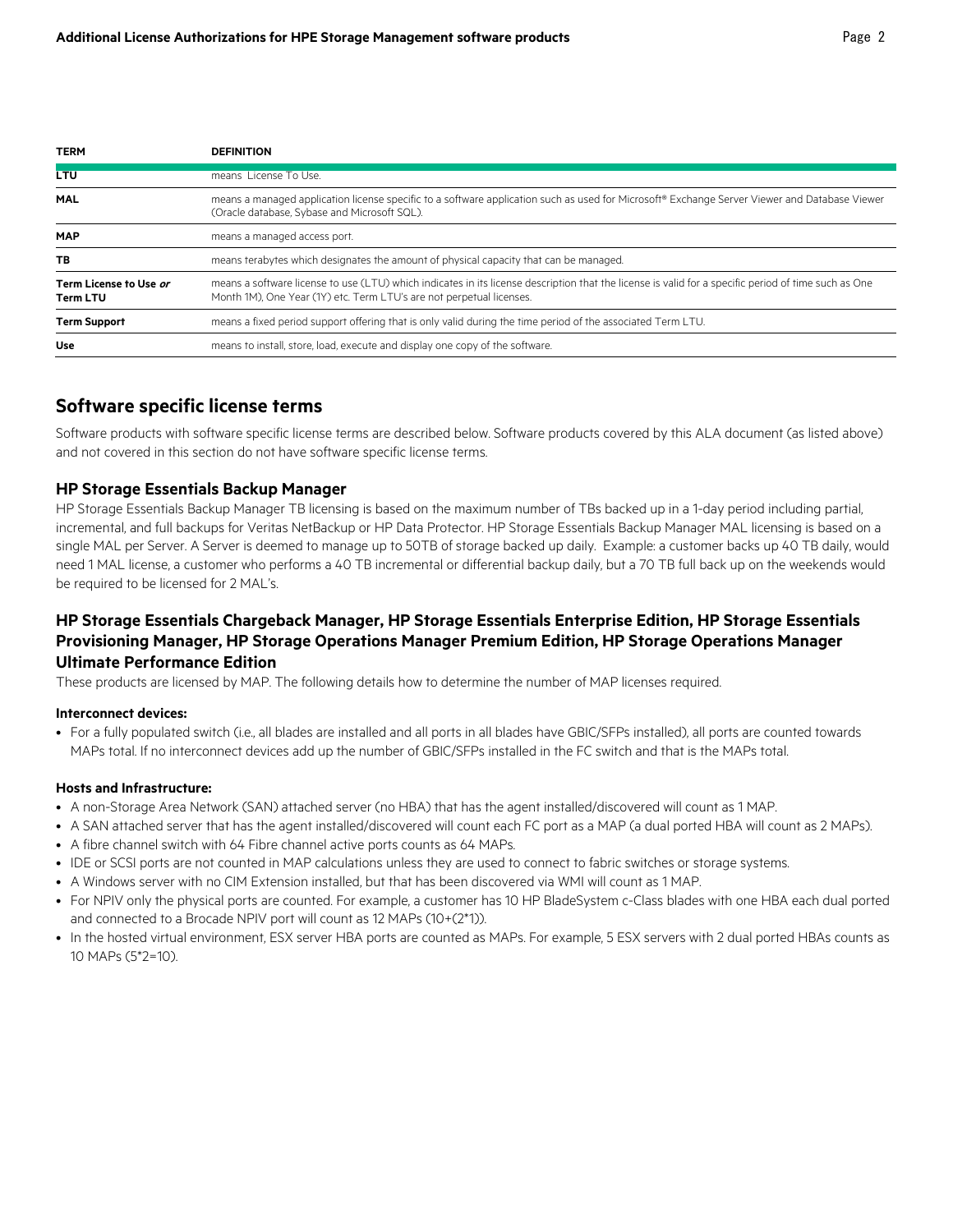#### **Storage Array:**

• All discovered storage array controller ports count (for example SMI-S is used to find the arrays). If the array has 8 ports, it will count 8 MAPs. The number of MAPs in a storage system includes all physical connections independent of protocol (including Fibre Channel, ESCON, SCSI and/or FICON, Ethernet, or Gigabyte Ethernet).

#### **HP Storage Essentials Application Viewer**

HP Storage Essentials File System Viewer is licensed by MAL. The following details how to determine the number of MAL licenses required.

#### **Standalone Applications:**

- Exchange, Sybase, Oracle, MSSQL 1 MAL per application instance
- 1 Exchange Application Instance = An Exchange Server that hosts many mailboxes
- 1 Oracle Application Instance = 1 Oracle Instance (SID) serving an Oracle database
- 1 MSSQL Application Instance = 1 MSSQL Instance which may contain many MSSQL database underneath.

#### **Clustered Applications:**

- Exchange, Oracle and MSSQL failover clusters 1 MAL per application instance. For example, to manage an Exchange Instance running on a 3 node failover cluster, we need 1 MAL.1 Exchange Application Instance = An Exchange Server that hosts many mailboxes
- Oracle RAC 1 MAL per RAC instance. For example, for a 10 instance Oracle RAC serving a single DB, we need 10 MALs

#### **HP Storage Essentials File System Viewer**

#### **TB License Definition and Usage:**

• For File System Viewer licensing is calculated based on the scanned space of the volumes. Scanned space is the aggregation of file sizes, which have been successfully scanned by SRM File System Viewer Software. Scanned space of each volume is aggregated to calculate the number of TB required to satisfying the minimum 1 TB license to use (LTU). If you have a 20 GB volume, you need a 1 TB LTU or if there were 10 TBs used by the file system (actual files taking space) then you need to order a quantity of (10 1 TB LTUs or if there were 200 Kb of files scanned then the count is 200 Kb and in this case a minimum 1 TB LTU is required.

#### **HP Storage Essentials Historical Database Reporter**

This product is licensed based on a single Concurrent User.

#### **HP Storage Essentials Performance Edition**

These products are licensed by MAPs. HP Storage Essentials Performance Edition 150 MAP license manages up to a 150 MAP environment with 1 HP EVA Array and 1 MAL of application or database. HP Storage Essentials Performance Edition 300 MAP license manages up to a 300 MAP environment with 1 HP XP Array and 1 MAL of application or database.

#### **HP Storage Essentials Performance Pack and HP Storage Essentials Performance Pack Enterprise**

Licensing is based on a per Array basis. Licensing is determined by the number of Arrays that you plan to monitor.

You can also move a license from one Array to another. For example, the customer has 4 Arrays, but only 2 LTUs. If the customer wants to view a snapshot of performance data, on any of the 4 Arrays with 2 LTUs, they can. By doing so, you will only collect real-time performance data, without interruption, on licensed Arrays. As you move a license around from monitoring Array to Array, you will not collect historical data on unlicensed Arrays; therefore you will see data collections gaps in your collected data. For some customers this is acceptable; for a customer who prefers a complete historical performance history then you want to have one LTU per monitored Array.